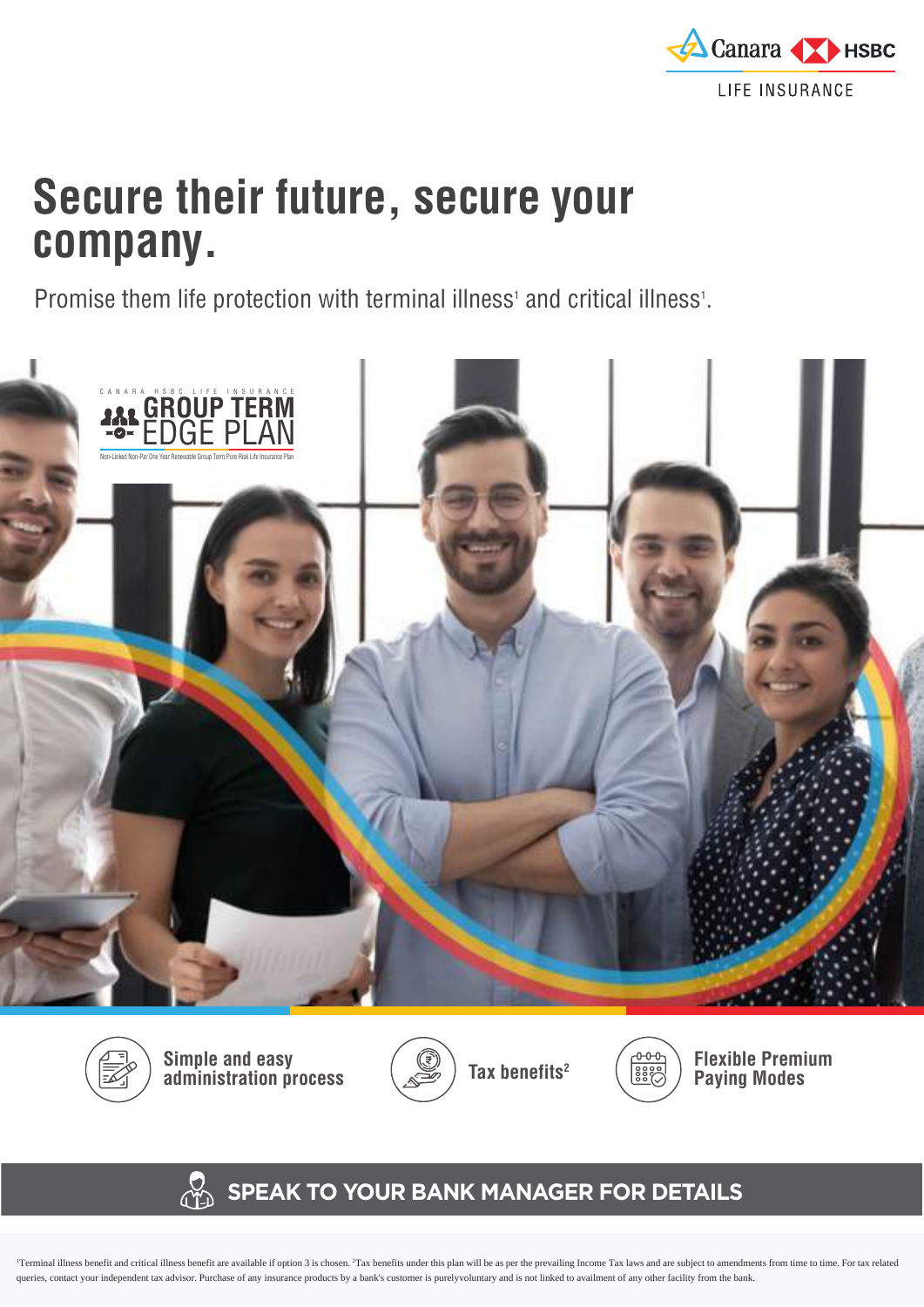# **Canara HSBC Life Insurance Group Term Edge Plan**

As an organization one of the most valuable assets that You have are Your employees, it is they who strive to make You a success. To safeguard their interests and help them focus on the challenges at hand it is imperative that You provide them protection against a range of different risks especially when there are people who are financially dependent upon them. To meet this need, we bring to You, Canara HSBC Life Group Term Edge Plan, which is an annually renewable group term pure risk life insurance plan. Depending on the Coverage Option chosen by You, members can also be covered for contingent events of Terminal Illness and / or Critical Illness. This plan helps You secure Your employees' peace of mind.

# **Why should You partner with Us?**

Canara HSBC Life Insurance Company Limited is a Company formed jointly by three leading financial organizations - Canara Bank, Punjab National Bank and HSBC Insurance (Asia Pacific) Holdings Limited.

The shareholding pattern of the Joint Venture is as follows: Canara Bank - 51%, HSBC Insurance (Asia Pacific) Holdings Limited - 26% and Punjab National Bank- 23%.

At Canara HSBC Life Insurance Company Limited, our aim is to provide You with a transparent range of life insurance solutions designed to simplify our customer's lives.

# **What are the Advantages of this Plan?**

**For Your Organization**

- Securing Your group members will help You attract & retain them
- Improving satisfaction level of Your members by offering them financial security at an affordable cost
- Flexible Premium payment modes Yearly, Half-Yearly, Quarterly or Monthly
- Tax Benefits as per the Income Tax Act, 1961 as amended from time to time may be available
- Rebate in case the total premium of the group exceeds Rs. 2 crores per scheme in a year
- Risk cover in lieu of EDLI Scheme as per the provisions of the Employees Provident Fund and Miscellaneous Provisions Act, 1952

#### **For Your Members**

- Financial security for Insured Member's GPP (ii) loved ones
- Option to add additional protection against Terminal Illness GPP (vi) and Critical Illness GPP (vii)
- Get life protection at relatively affordable cost
- Easy and simple joining process
- No medical examination is required up to Free Cover Limit GPP (xiv) [subject to Board Approved Underwriting Policy ("BAUP")].
- Flexibility to revise the Sum Assured as per any mutually agreed terms and conditions. For details, refer Add-on Features section of the Plan
- Premium paid by a member may be eligible tax benefits under Section 80C and Section 10(10D), as per the Income Tax Act, 1961, as amended from time to time

General Policy Provisions (GPP)

# **What are the Key Features of this Plan?**

The following features are applicable for this product:

- It is a non-linked non-par one year renewable group term pure risk life insurance product
- Flexibility to choose one of the following Coverage Options:
- o **Option 1 Death Only**
- o **Option 2 Death & Terminal Illness(TI)**
- o **Option 3 Death, Terminal Illness(TI) & Critical Illness(CI)**
- Simplified and hassle free administration of the Master Policy
- The Master Policy will be renewed on mutually agreed terms on annual renewal date as per the Board Approved Underwriting Policy of the Company
- You have the option to choose the level of death benefit for Your members as per a defined criterion. As an example, it could be: o Based on a pre-decided formula
	- o Based on grade or band in which the member falls, for example graded term cover as per level/ hierarchy in the organization
	- o Flat Sum Assured for all members
	- o Based on outstanding balance at the time of entry (e.g. Cover for housing/ vehicle loans given by Employer to Employee)
	- o Or a combination of some or all of these

The cover for Future Service Gratuity scheme shall be determined by calculating the gratuity amount basis the total service and also basis the past service as on date of calculation. Gratuity amount is based on salary multiplied by years of service multiplied by a factor (as per scheme rules).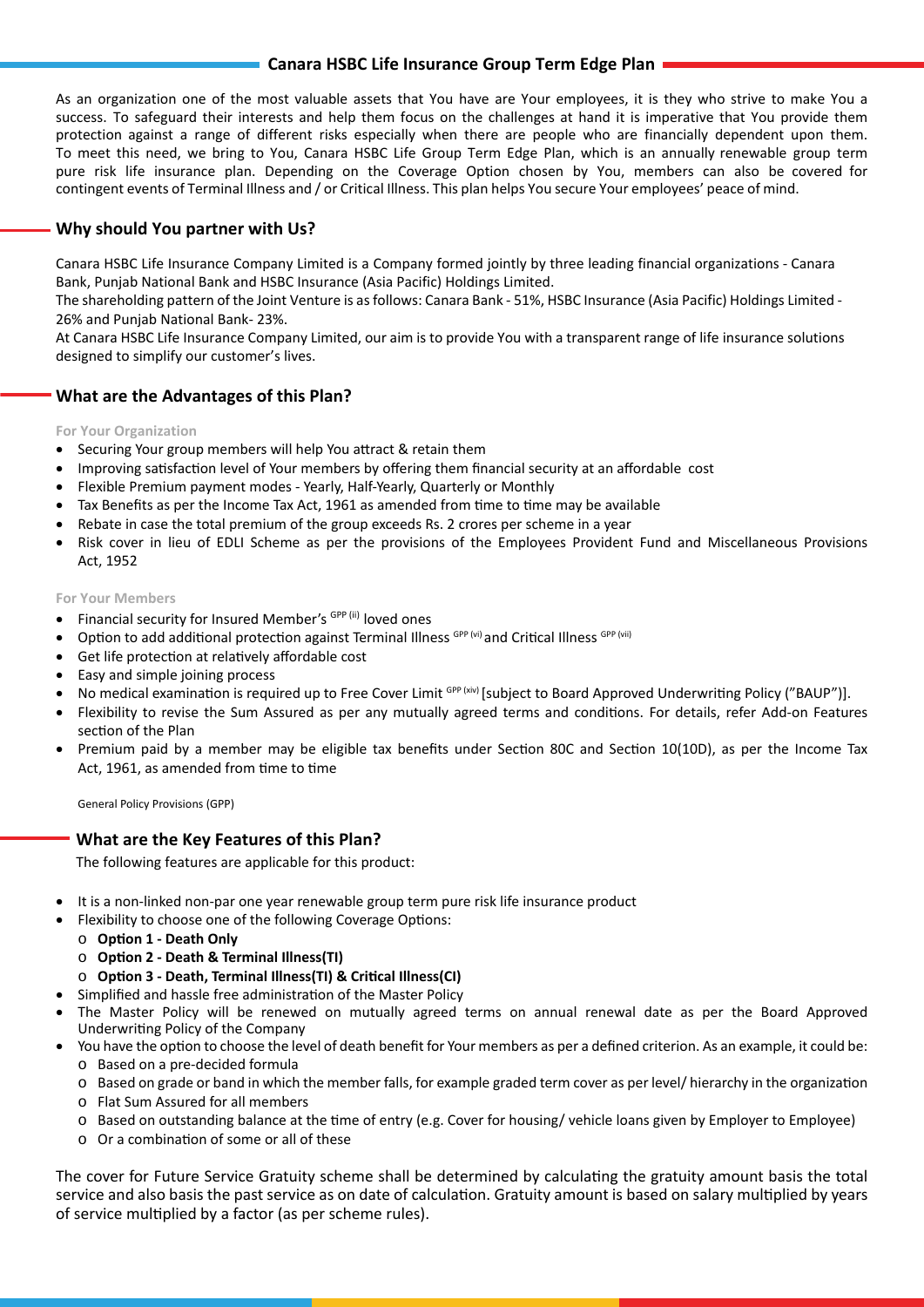# What are the Eligibility Conditions under this Plan?

| <b>Particulars for a</b><br><b>Member</b>                     | <b>Minimum</b>                                                                        |                                           |                                                     | <b>Maximum</b>                                                                               |                                                                                              |                                                                                             |
|---------------------------------------------------------------|---------------------------------------------------------------------------------------|-------------------------------------------|-----------------------------------------------------|----------------------------------------------------------------------------------------------|----------------------------------------------------------------------------------------------|---------------------------------------------------------------------------------------------|
|                                                               | <b>Death</b><br><b>Benefit</b>                                                        | <b>Terminal</b><br><b>Illness Benefit</b> | <b>Critical</b><br><b>Illness</b><br><b>Benefit</b> | <b>Death Benefit</b>                                                                         | <b>Terminal Illness</b><br><b>Benefit</b>                                                    | <b>Critical Illness</b><br><b>Benefit</b>                                                   |
| Entry Age <sup>1</sup>                                        | 18 years                                                                              |                                           |                                                     | 80 years                                                                                     | 80 years                                                                                     | 69 years                                                                                    |
| Cover ceasing $age1$                                          |                                                                                       |                                           |                                                     | 81 years                                                                                     | 81 years                                                                                     | 70 years                                                                                    |
| <b>Sum Assured</b>                                            | ₹5,000 per<br>member                                                                  | ₹5,000 per<br>member                      | ₹1,000 per<br>member                                | No limit.<br>subject to<br><b>Board Approved</b><br>Underwriting<br>Policy of the<br>Company | No limit.<br>subject to<br><b>Board Approved</b><br>Underwriting<br>Policy of the<br>Company | CI Sum<br>Assured is<br>₹50,00,000<br>per member,<br>capped at<br>Death / TI<br>Sum Assured |
| <b>Modal Factors</b>                                          | <b>Yearly: 1.00</b><br>Half-yearly: 0.51<br><b>Quarterly: 0.26</b><br>Monthly: $0.09$ |                                           |                                                     |                                                                                              |                                                                                              |                                                                                             |
| <b>Policy Term</b>                                            | 1 year                                                                                |                                           |                                                     |                                                                                              |                                                                                              |                                                                                             |
| <b>Premium Payment</b><br>$\mathbf{Mode}^2$                   | Yearly, Half-Yearly, Quarterly and Monthly                                            |                                           |                                                     |                                                                                              |                                                                                              |                                                                                             |
| <b>Group Size</b>                                             | 10 members $3$                                                                        |                                           |                                                     | No limit                                                                                     |                                                                                              |                                                                                             |
| <b>For Group Term</b><br>Life requirements<br>in lieu of EDLI |                                                                                       | ₹2,50,000 per member                      |                                                     | ₹10,00,000 per member                                                                        |                                                                                              |                                                                                             |

#### *1 Age as on last birthday*

*For Group Term Life requirements in lieu of EDLI, Maximum Entry Age will be as long as he/she is a member of Provident Fund scheme and Maximum Maturity Age will be the day on which he/she ceases to be a member of Provident Fund scheme.*

*2 This can be chosen by You at inception / scheme renewal. Where the Insured Members pay part / full premium, the same will be payable in the premium payment mode as opted by You.*

<sup>3</sup> After Master Policy issuance if the group size falls below 10 members, Master Policy will continue until the renewal date, after which it will be *terminated.* 

# **What are the Main Benefits under the Plan?**

You have the flexibility to automatically secure the life of all your members or offer it as a voluntary scheme where the members may choose to participate.

The benefits payable under the option chosen are given as below and the coverage benefits are payable provided the cover is in force at the time of the event:

| Coverage Option                                 | <b>Benefit</b>                                                                                                                                                                                                                                                                                                                                                                                                                                                                                  |
|-------------------------------------------------|-------------------------------------------------------------------------------------------------------------------------------------------------------------------------------------------------------------------------------------------------------------------------------------------------------------------------------------------------------------------------------------------------------------------------------------------------------------------------------------------------|
| <b>Option1- Death Only</b>                      | Under this Coverage Option, upon death of the Insured Member, Death Sum Assured is payable<br>and there will be no further insurance coverage in respect of this Insured Member.                                                                                                                                                                                                                                                                                                                |
| Option 2 - Death &<br>Terminal Illness GPP (vi) | Under this Coverage Option, upon death or diagnosis of TI of the Insured Member, whichever<br>is earlier, Death / TI Sum Assured is payable and there will be no further insurance coverage in<br>respect of this Insured Member. In case the insurance coverage ceases due to diagnosis of TI,<br>Insured Member will not be covered for any benefit on subsequent renewals.<br>TI Benefit is 100% accelerated benefit and is payable only once during the life time of the Insured<br>Member. |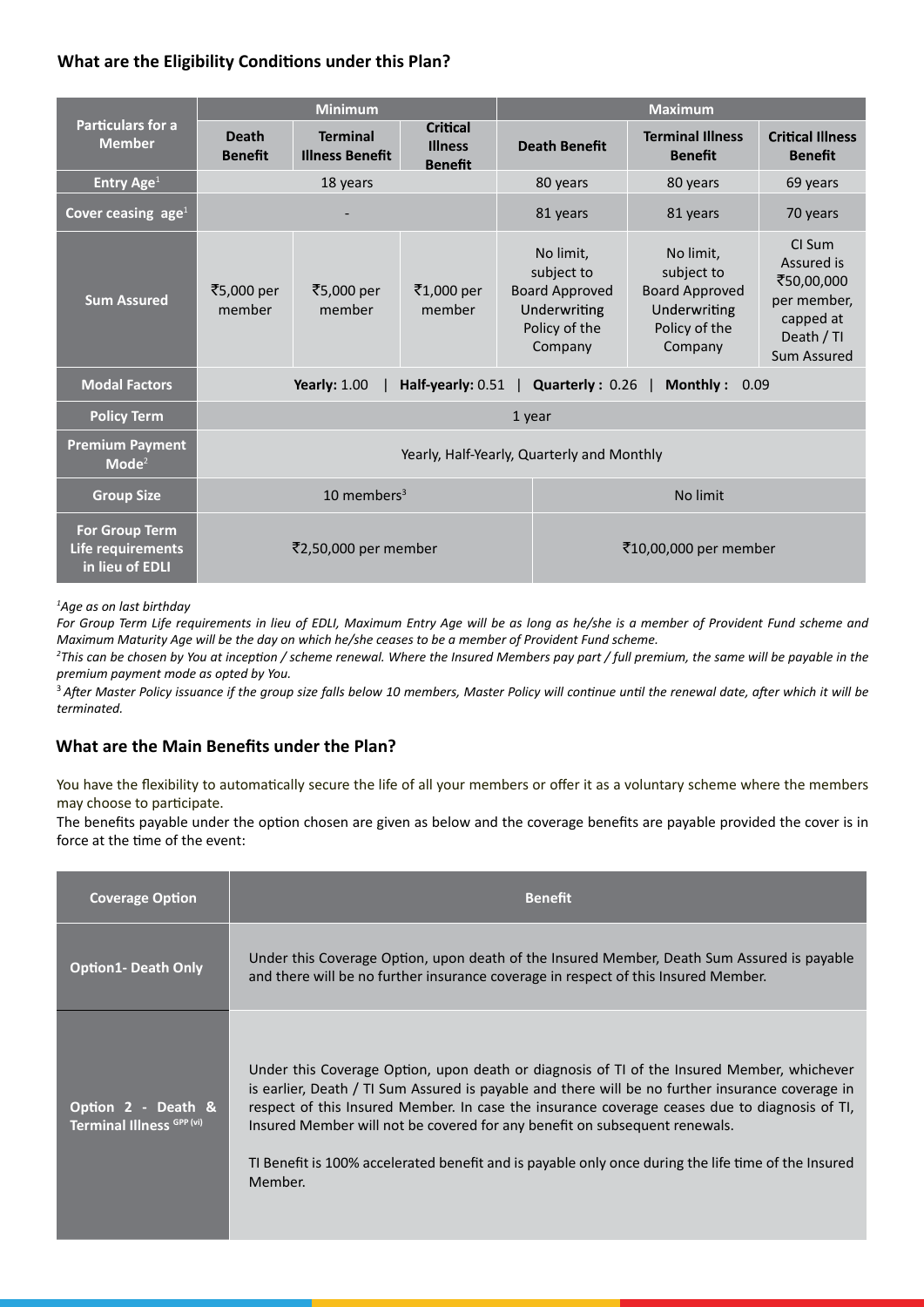| Under this Coverage Option, upon death or diagnosis of Terminal Illness of the Insured Member,<br>whichever is earlier, Death / TI Sum Assured is payable and further insurance coverage in respect<br>of this Insured Member will be limited to the CI Sum Assured up till the renewal date. However,<br>the Insured Member will not be covered for any benefit on subsequent renewals.                                                                                                                                                                         |
|------------------------------------------------------------------------------------------------------------------------------------------------------------------------------------------------------------------------------------------------------------------------------------------------------------------------------------------------------------------------------------------------------------------------------------------------------------------------------------------------------------------------------------------------------------------|
| Further, upon the occurrence of one of the covered Critical Illness Conditions in respect of the<br>Insured Member, subject to Survival Period <sup>GPP(viii)</sup> and Waiting Period <sup>GPP(ix)</sup> an amount equal to the<br>CI Sum Assured is payable and the cover for contingent events of Death and TI will continue. If<br>the CI claim has become payable <sup>5</sup> to any member in any given policy year, then, on subsequent<br>renewals, the member will only be covered for contingent events of Death and TI as per the<br>Company's BAUP. |
| If the covered Critical Illness Condition has occurred in respect of the Insured Member during the<br>last 28 days of the policy year and the Insured Member is in his / her Survival Period at the renewal<br>date, he / she will be eligible to be covered for CI cover on the renewal date. Once the CI claim<br>from prior policy year becomes payable <sup>5</sup> , he / she will not be further covered for the contingent<br>event of CI and his / her premium in respect of CI benefit, if any, will be refunded.                                       |
| <sup>5</sup> CI claim becomes payable only when Insured Member survives the Survival Period and the claim<br>is valid as per the terms and conditions of the product.                                                                                                                                                                                                                                                                                                                                                                                            |
| TI Benefit is 100% accelerated benefit and CI Benefit is an additional benefit. Further, TI and / or CI<br>Benefits are payable only once during the life time of the Insured Member.                                                                                                                                                                                                                                                                                                                                                                            |
|                                                                                                                                                                                                                                                                                                                                                                                                                                                                                                                                                                  |

Please note that the Coverage Option chosen can only be changed on subsequent scheme renewals.

#### **Maturity Benefit**

There is no maturity benefit under this product.

#### **Surrender Benefit**

There is no surrender value upon termination / surrender of the Scheme. However, for

- Members exiting the Scheme, 100% of the unexpired premium shall be refunded.
- In case the Scheme is terminated by the Group Policyholder, 100% of the unexpired premium shall be refunded.

In case of termination of a scheme, the Individual Insured Member(s) will have the option to continue the risk cover on individual basis till the termination of risk cover or next annual renewal date whichever is earlier.

# **Cri�cal Illnesses Covered**

#### **1. CANCER OF SPECIFIED SEVERITY**

A malignant tumor characterized by the uncontrolled growth and spread of malignant cells with invasion and destruction of normal tissues. This diagnosis must be supported by histological evidence of malignancy. The term cancer includes leukemia, lymphoma and sarcoma.

The following are excluded:

- All tumors which are histologically described as carcinoma in situ, benign, premalignant, borderline malignant, low malignant potential, neoplasm of unknown behavior, or non-invasive, including but not limited to: Carcinoma in situ of breasts, Cervical dysplasia CIN-1, CIN - 2 and CIN-3.
- Any non-melanoma skin carcinoma unless there is evidence of metastases to lymph nodes or beyond;
- Malignant melanoma that has not caused invasion beyond the epidermis;
- All tumors of the prostate unless histologically classified as having a Gleason score greater than 6 or having progressed to at least clinical TNM classification T2N0M0
- All Thyroid cancers histologically classified as T1N0M0 (TNM Classification) or below;
- Chronic lymphocytic leukemia less than RAI stage 3
- Non-invasive papillary cancer of the bladder histologically described as TaN0M0 or of a lesser classification,
- All Gastro-Intestinal Stromal Tumors histologically classified as T1N0M0 (TNM Classification) or below and with mitotic count of less than or equal to 5/50 HPFs;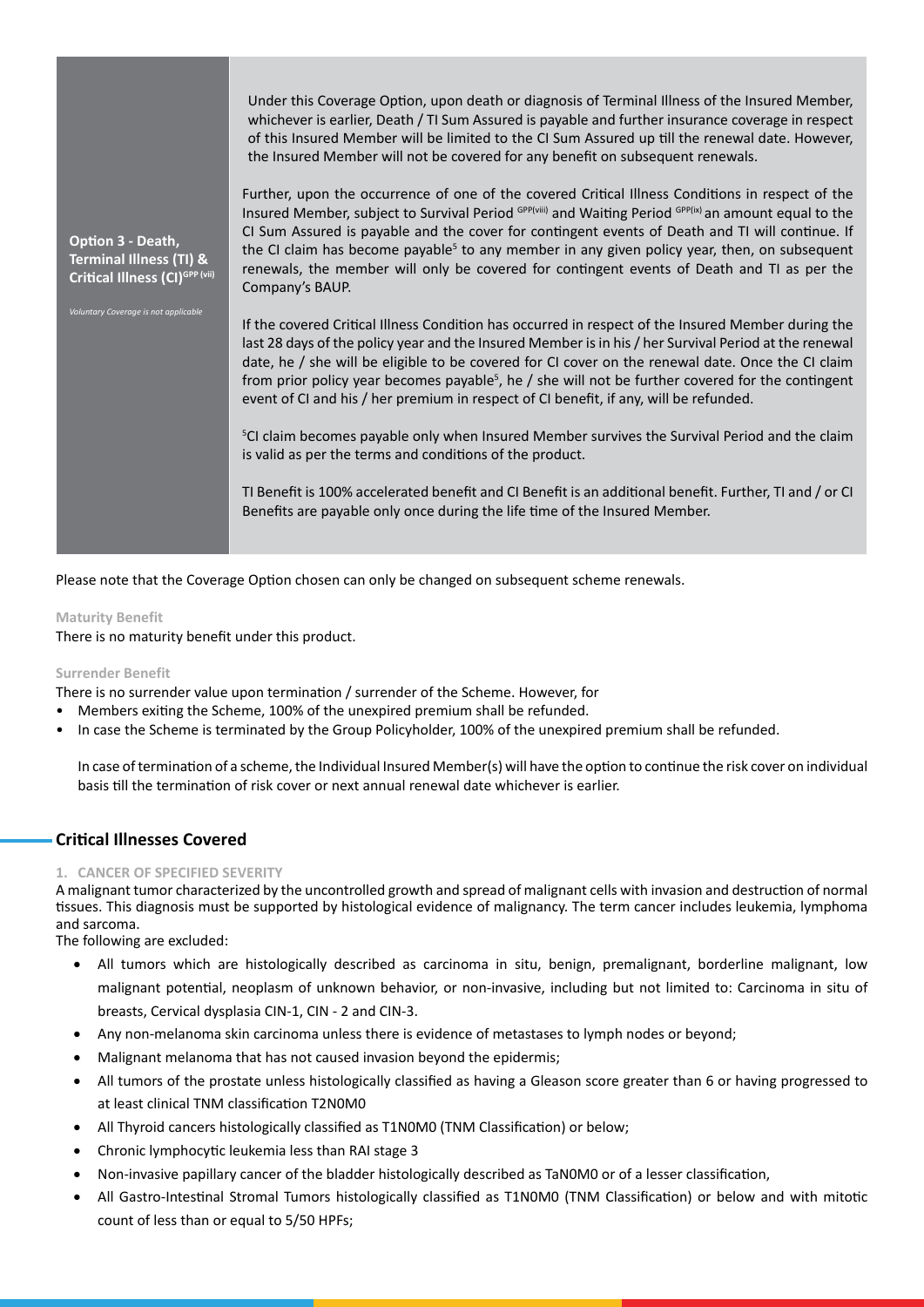#### **2. OPEN CHEST CABG**

The actual undergoing of heart surgery to correct blockage or narrowing in one or more coronary artery(s), by coronary artery bypass grafting done via a sternotomy (cutting through the breast bone) or minimally invasive keyhole coronary artery bypass procedures. The diagnosis must be supported by a coronary angiography and the realization of surgery has to be confirmed by a cardiologist.

The following are excluded:

• Angioplasty and/or any other intra-arterial procedures

#### **3. KIDNEY FAILURE REQUIRING REGULAR DIALYSIS**

End stage renal disease presenting as chronic irreversible failure of both kidneys to function, as a result of which either regular renal dialysis (haemodialysis or peritoneal dialysis) is instituted or renal transplantation is carried out. Diagnosis has to be confirmed by a specialist medical practitioner.

#### **4. MYOCARDIAL INFARCTION (First Heart Attack of specific severity)**

The first occurrence of heart attack or myocardial infarction, which means the death of a portion of the heart muscle as a result of inadequate blood supply to the relevant area.

The diagnosis for Myocardial Infarction should be evidenced by all of the following criteria:

i) A history of typical clinical symptoms consistent with the diagnosis of acute myocardial infarction (For e.g. typical chest pain)

ii) New characteristic electrocardiogram changes

*iii)* Elevation of infarction specific enzymes, Troponins or other specific biochemical markers.

The following are excluded:

- *•* Other acute Coronary Syndromes
- *•* Any type of angina pectoris
- *•* A rise in cardiac biomarkers or Troponin T or I in absence of overt ischemic heart disease OR following an intra-arterial cardiac procedure.

#### **5. COMA OF SPECIFIED SEVERITY**

A state of unconsciousness with no reaction or response to external stimuli or internal needs. This diagnosis must be supported by evidence of all of the following:

- i) No response to external stimuli continuously for at least 96 hours;
- ii) Life support measures are necessary to sustain life; and
- iii) Permanent neurological deficit which must be assessed at least 30 days after the onset of the coma.

The condition has to be confirmed by a specialist medical practitioner. Coma resulting

directly from alcohol or drug abuse is excluded.

#### **6. MAJOR ORGAN/BONE MARROW TRANSPLANTATION**

- The actual undergoing of a transplant of:
- i) One of the following human organs: heart, lung, liver, kidney, pancreas, that resulted from irreversible end-stage failure of the relevant organ, or
- ii) Human bone marrow using haematopoietic stem cells. The undergoing of a transplant has to be confirmed by a specialist medical practitioner.
- The following are excluded:
- Other stem-cell transplants
- Where only islets of langerhans are transplanted

#### **7. PERMANENT PARALYSIS OF LIMBS**

Total and irreversible loss of use of two or more limbs as a result of injury or disease of the brain or spinal cord. A specialist medical practitioner must be of the opinion that the paralysis will be permanent with no hope of recovery and must be present for more than 3 months.

#### **8. STROKE RESULTING IN PERMANENT SYMPTOMS**

Any cerebrovascular incident producing permanent neurological sequelae. This includes infarction of brain tissue, thrombosis in an intracranial vessel, haemorrhage and embolisation from a n extracranial source. Diagnosis h as to b e confirmed by a specialist medical practitioner and evidenced by typical clinical symptoms as well as typical findings in CT Scan or MRI of the brain. Evidence of permanent neurological deficit lasting for at least 3 months has to be produced.

The following are excluded:

- Transient ischemic attacks (TIA)
- Traumatic injury of the brain
- Vascular disease affecting only the eye or optic nerve or vestibular functions.

#### **9. BLINDNESS**

Total, permanent and irreversible loss of all vision in both eyes as a result of illness or accident.

The Blindness is evidenced by:

- i) Corrected visual acuity being 3/60 or less in both eyes or;
- ii) The field of vision being less than 10 degrees in both eyes. The diagnosis of blindness must be confirmed and must not be correctable by aids or surgical procedure.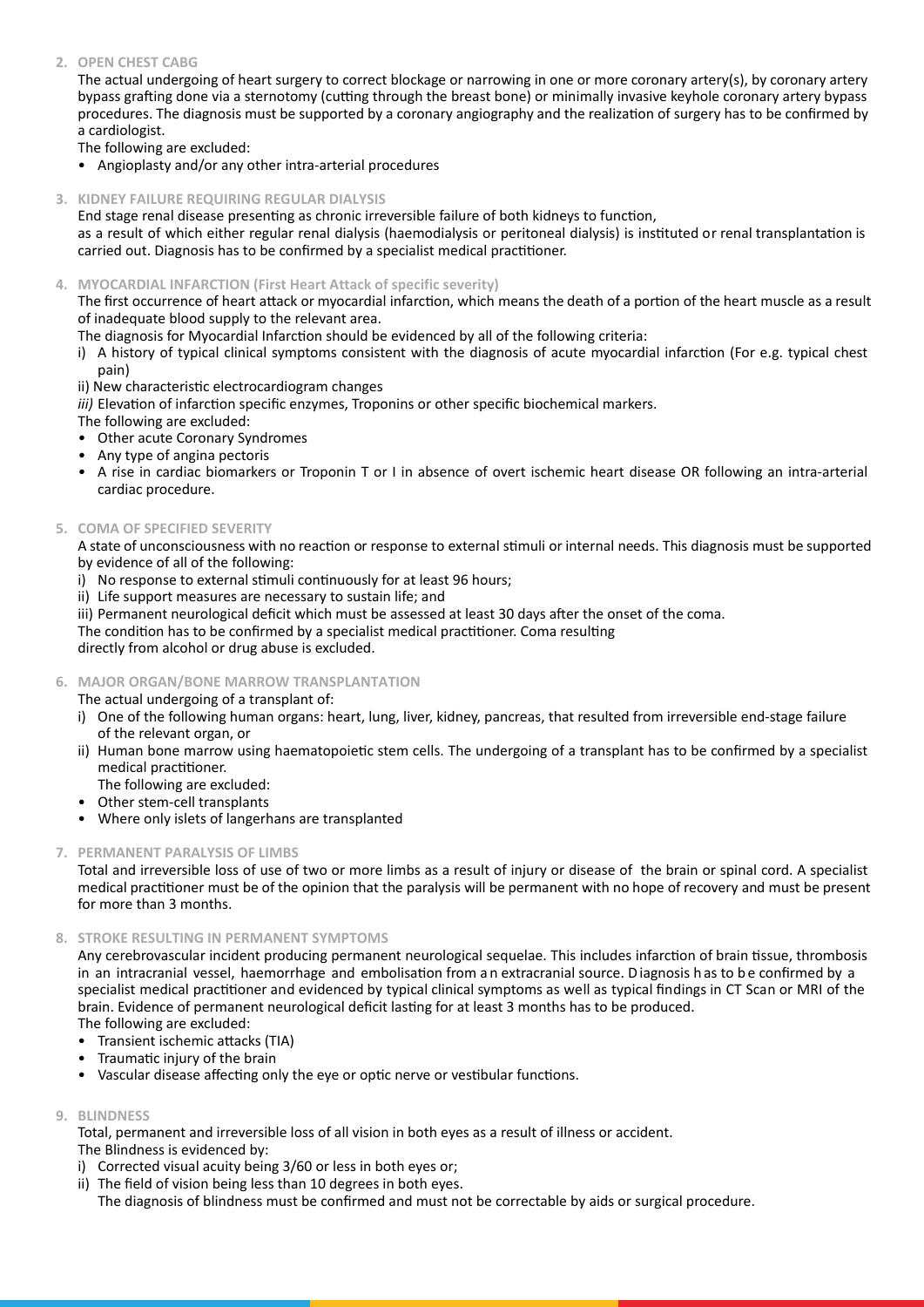#### **10.BENIGN BRAIN TUMOUR**

Benign brain tumor is defined as a life threatening, non-cancerous tumor in the brain, cranial nerves or meninges within the skull. The presence of the underlying tumor must be confirmed by imaging studies such as CT scan or MRI. This brain tumor must result in at least one of the following and must be confirmed by the relevant medical specialist.

- i) Permanent Neurological deficit with persisting clinical symptoms for a continuous period of at least 90 consecutive days or ii) Undergone surgical resection or radiation therapy to treat the brain tumor.
- The following conditions are excluded: Cysts, Granulomas, malformations in the arteries or veins of the brain, hematomas, abscesses, pituitary tumors, tumors of skull bones and tumors of the spinal cord.

#### **11.MULTIPLE SCLEROSIS WITH PERSISTING SYMPTOMS**

The unequivocal diagnosis of Definite Multiple Sclerosis confirmed and evidenced by all of the following:

- i) Investigations including typical MRI findings which unequivocally confirm the diagnosis to be multiple sclerosis and
- ii) There must be current clinical impairment of motor or sensory function, which must have persisted for a continuous period of at least 6 months.

Neurological damage due to SLE is excluded.

#### **12.OPEN HEART REPLACEMENT OR REPAIR OF HEART VALVES**

#### The actual undergoing of open-heart valve surgery is to replace or repair one or more heart

valves, as a consequence of defects in, abnormalities of, o r d isease- affected cardiac valve(s). Th e di agnosis of th e valve abnormality must be supported by an echocardiography and the realization of surgery has to be confirmed by a specialist medical practitioner. Catheter based techniques including but not limited to, balloon valvotomy/valvuloplasty are excluded.

#### **13. PARKINSON'S DISEASE**

The unequivocal diagnosis of primary idiopathic Parkinson's disease (all other forms of Parkinsonism are excluded) made by a consultant neurologist.

The diagnosis must be supported by all of the following conditions:

- i) The disease cannot be controlled with medication;
- ii) Signs of progressive impairment; and
- iii) There is an inability of the Insured to perform (whether aided or unaided) at least 3 of the following six "Activities of Daily Living" for a continuous period of at least 6 months Activities of daily living:
- Washing: the ability to wash in the bath or shower (including getting into and out of the bath or shower) or wash satisfactorily by other means;
- Dressing: the ability to put on, take off, secure and unfasten all garments and, as appropriate, any braces, artificial limbs or other surgical appliances;
- Transferring: the ability to move from a bed to an upright chair or wheelchair and vice versa; Toileting: the ability to use the lavatory or otherwise manage bowel and bladder functions so as to maintain a satisfactory level of personal hygiene;
- Feeding: the ability to feed oneself once food has been prepared and made available
- Mobility: The ability to move indoors from room to room on level surfaces

Drug-induced or toxic causes of Parkinsonism are excluded.

#### **14. SURGERY OF AORTA**

The actual undergoing of surgery via a thoracotomy or laprotomy to repair or correct a disease of the aorta needing excision and surgical replacement of the diseased aorta with a graft. For the purpose of this definition, aorta shall mean the thoracic and abdominal aorta but not its branches. Specific Exclusions:

Traumatic injury of the aorta is excluded.

#### **15. THIRD DEGREE BURNS**

There must be third-degree burns with scarring that cover at least 20% of the body's surface area. The diagnosis must confirm the total area involved using standardized, clinically accepted, body surface area charts covering 20% of the body surface area.

# **Add-on Feature in the Plan**

#### **Flexibility to change the Sum Assured**

The Sum Assured with respect to an Insured Member may be increased or decreased during the term of the Master Policy, subject to below conditions:

- The increase or decrease in the Sum Assured shall be within the minimum and maximum limits as per plan specifications
- The increase or decrease in Sum Assured is applied basis a defined criteria as mutually agreed between the Company and the You.
- Receipt of additional premium / refund of excess premium, calculated on a pro-rata basis for the remaining duration of the coverage term basis the increase / decrease in the Sum Assured.
- The acceptance of the change in Sum Assured for each Insured member shall be determined in accordance with the Company's Board Approved Underwriting Policy.

#### **Option to backdate the Master Policy**

You have the option of backdating the Policy Commencement Date (PCD) (start date of the Master Policy) to a date prior than the Risk Commencement Date (RCD).Where PCD is backdated, pro-rata premium will be payable for the period starting from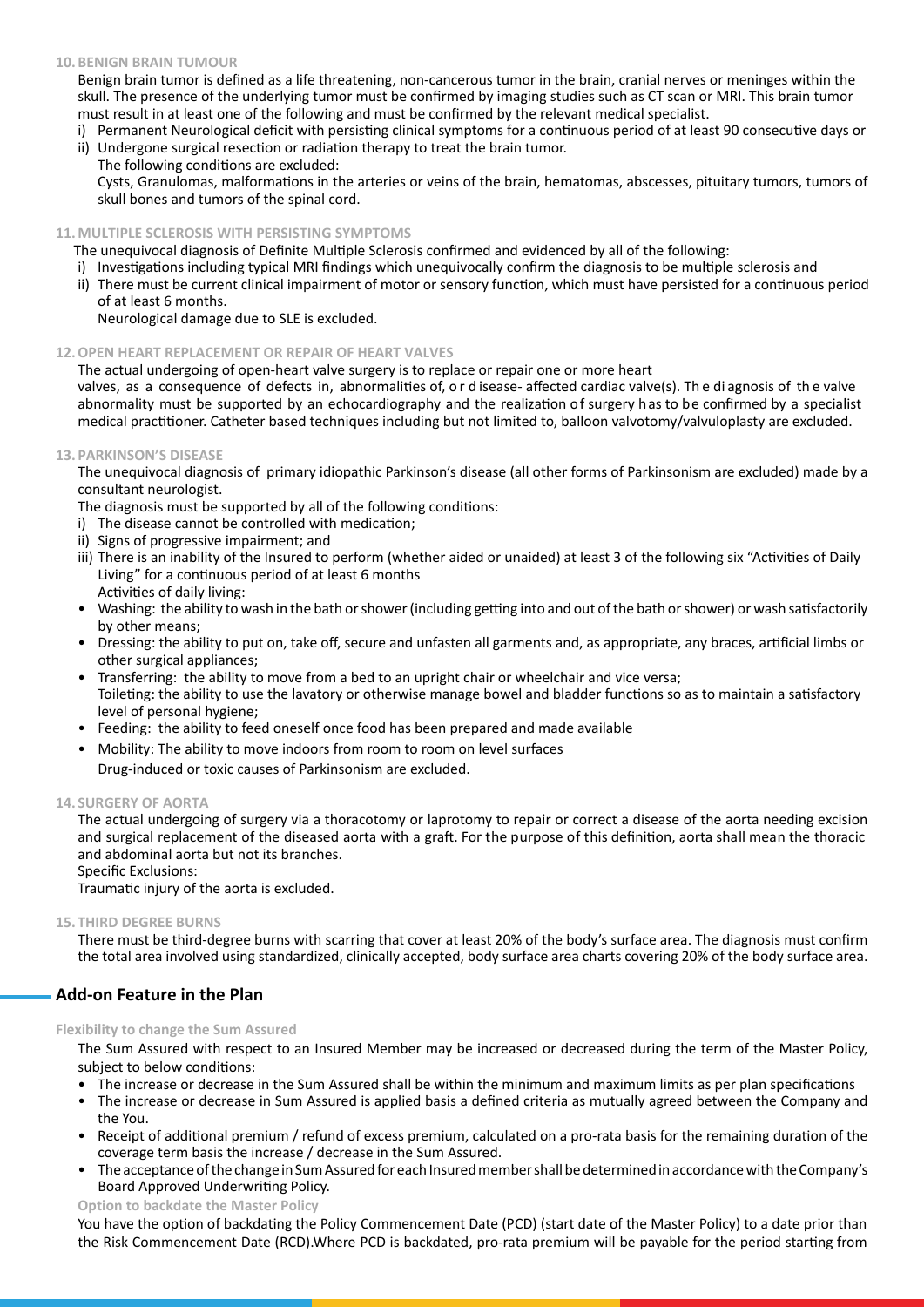RCD up to the next renewal date or the next premium due date whichever is earlier and no claims will be admissible which occur prior to the RCD.

The PCD can be backdated up to a maximum of 3 months from the RCD and within the same Financial Year

# **What are the General Policy Provisions?**

i. Free Look Cancellation:

#### At Master Policy level:

In case You does not agree with the terms and conditions of the Master Policy, You have the option to request for cancellation of the Master Policy by returning the original Master Policy Document along with a request stating the reasons for objection to the insurer within 15 days (30 days in case the Policy is sourced through electronic mode or distance marketing mode) from the receipt of Master Policy. Upon the receipt of such a cancellation request, the Company will cancel the Master Policy and refund the premiums received after deducting proportionate risk premium for the period of insurance cover and expenses incurred on medicals, if any and applicable stamp duty. All Insured Members' coverage will cease post the request for free look cancellation by You.

#### At Member level:

Where the Insured Member is paying the premium for his / her coverage and the Insured Member does not agree with the terms and conditions of the Master Policy, he / she has the option to request for cancellation of the insurance coverage with a request stating the reasons for objection to the insurer within 15 days (30 days in case the Policy is sourced through electronic mode or distance marketing mode) the inception of coverage. Upon such cancellation request, the Company will cancel the insurance coverage in respect of the Insured Member and refund the premiums received in respect of Insured Member after deducting proportionate risk premium for the period of insurance cover and expenses incurred on medicals, if any and applicable stamp duty, for that Insured Member. The coverage for the Insured Member will cease post the request for such free look cancellation.

- ii. Insured Member means a person who meets the eligibility criteria for grant of benefits under the Master Policy.
- iii. All new eligible entrants joining after the commencement of the scheme will be covered from the date of entry into the group till next renewal date as may be decided with You. You shall provide the employee data and pro-rata premium for the new eligible entrants. In case the employee data is not submitted at periodic intervals as agreed by You, then the cover for the new entrant will start from later of date of submission of details, date of entry into the group, premium realization date or underwriting acceptance date, if applicable. However if You want to cover the members from their respective date of joining the company then You can do so by providing the no death confirmation (NDC) for the delayed period i.e. date of joining to actual date of reporting subject to availability of sufficient premium to cover such members.
- iv. The maximum coverage ceasing age, and the maximum and minimum entry ages may vary based on scheme rules within the limits as mentioned under eligibility conditions above.
- v. **Grace Period**: Grace period of 30 days for half-yearly and quarterly premium payment modes and 15 days for monthly premium payment mode will be allowed to pay the due premium from the due date of premium. There is no grace period applicable for annual premium payment mode.

During the grace period, the Insured Member's cover is considered to be in-force. If the contingent event of death / TI / CI (as applicable) occurs during the grace period, benefit shall be payable after deducting the due unpaid premium in respect of the Insured Member, subject to the conditions mentioned in Suicide clause.

vi. **Terminal Illness:** Terminal Illness is defined as an advanced or rapidly progressing incurable disease where, in the opinion of appropriate independent Medical Practitioner, life expectancy is no greater than six (6) months from the date of notification of claim. The Terminal Illness must be diagnosed and confirmed by Medical Practitioner. The Medical Practitioner should be a specialist from that field of medicine for which the Terminal Illness is being claimed. The Company reserves the right for an independent assessment by a different Medical Practitioner other than the Medical Practitioner whose diagnosis has been provided by the Insured Member.

Medical Practitioner means a person who holds a valid registration from the Medical Council of any State or Medical Council of India or Council for Indian Medicine or for Homeopathy set up by the Government of India or a State Government and is thereby entitled to practice medicine within its jurisdiction; and is acting within its scope and jurisdiction of license; but excluding a Medical Practitioner who is:

- Insured Member himself / herself or an agent of the Insured Member or
- Insurance Agent, business partner(s) or employer / employee of the Insured Member or
- A member of the Insured Member's immediate family.

The above definition applies to Medical Practitioner mentioned wherever in this document.

vii. **Critical Illness Condition:** Critical Illness Condition means the first diagnosis of any one of the specified Critical Illnesses or performance of any of the specified medical procedures / surgeries by a Medical Practitioner (as listed in Critical Illness Covered).

#### **Exclusions for Critical Illness**

Notwithstanding anything to the contrary stated herein and in addition to the foregoing exclusions, no Critical Illness Benefit will be payable if the Critical Illness Condition occurs from, or is caused by, either directly or indirectly, voluntarily or involuntarily, due to one of the following: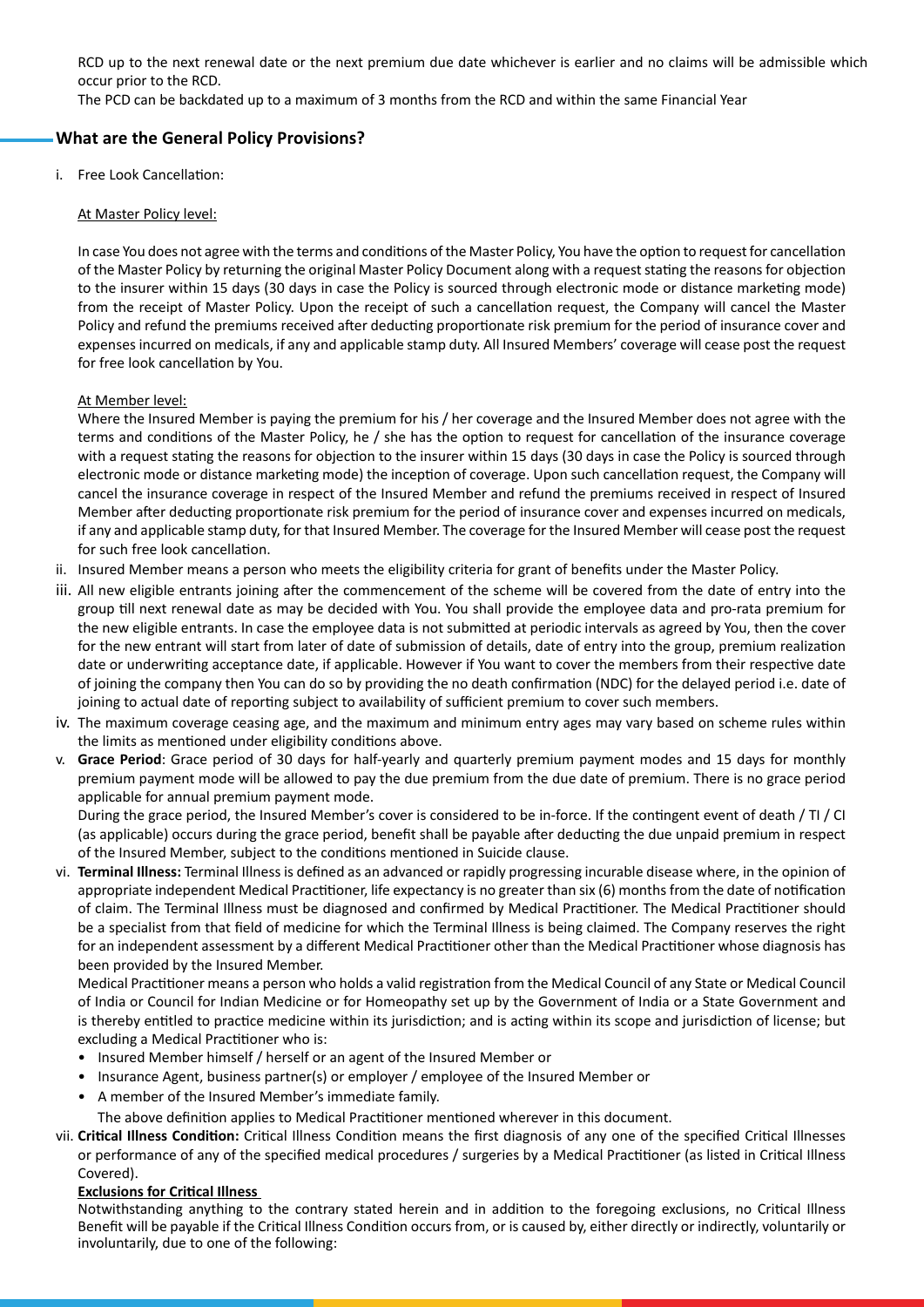- Congenital Condition: Any external congenital condition or related illness is not covered under the policy. In case any Internal congenital condition or related illness is known and was/is being treated, is disclosed at proposal stage and accepted, claims will be processed as per policy terms and conditions.
- Drug Abuse: Member is under the influence of Alcohol or solvent abuse or use of drugs except under the direction of a registered medical practitioner.
- Pre-existing disease: Any condition, ailment or injury or related condition(s) for which You had signs or symptoms, and/ or were diagnosed, and/or received medical advice/treatment within 48 months to prior to the first policy issued by the Company
- Self-inflicted Injury: Intentional self- Inflicted injury.
- Suicide: If the Serious illness/ death was contracted due to attempted suicide or intentional self inflicted injury by the Member, whether sane or insane at that time.
- Criminal acts: Member involvement in criminal activities with criminal intent.
- War and Civil Commotion: War, invasion, hostilities, (whether war is declared or not), civil war, rebellion, revolution or taking part in a riot or civil commotion.
- Nuclear Contamination: The radioactive, explosive or hazardous nature of nuclear fuel materials or property contaminated by nuclear fuel materials or accident arising from such nature.
- Aviation: Member's participation in any flying activity, other than as a passenger in a commercially licensed aircraft.
- Hazardous sports and pastimes: Taking part or practicing for any hazardous hobby, pursuit or any race not previously declared and accepted by the Company.
- Pregnancy: Any complications arising from pregnancy or childbirth.
- Any disease occurring within 90 days of the start of coverage (i.e. during the waiting period)
- viii.**Survival Period:** The Survival Period (28 days) is defined as the period of time after the date of the occurrence of covered Critical Illness Condition that the Insured Member has to survive to be eligible for receiving CI Sum Assured under the Coverage Option 3.
- ix. **Waiting Period**: No amount shall be payable in case of occurrence of covered Critical Illness Condition within a Waiting Period (90 days) from the date of commencement of risk of the Master Policy or effective date of joining of the Insured Member, whichever is later. The Waiting Period is applicable for all new schemes, any new Insured Member joining the scheme and all Insured Members of the takeover schemes where a Critical Illness benefit was not provided by the previous Insurer. However, the Waiting Period will not be applicable for the continuing members of the takeover schemes if the previous scheme provided for a Critical Illness benefit or for the Insured Member whose cover is renewed with the Company at policy renewal.
- x. **Lapsation of Master Policy/insurance coverage of Insured Member:** After the expiry of the Grace Period without payment of the premium in full, the Insurance Coverage under the Master Policy for the relevant Insured Member(s) shall be deemed to have automatically lapsed and all liability of the Company shall cease and the Company is not liable to pay any benefit in case of the contingent event of death / TI / CI of the Insured Member(s). In case of members exiting the scheme or the scheme is terminated by You, 100% of the unexpired premium shall be refunded. In case of termination of a scheme, the Individual Insured Member(s) will have the option to continue the risk
- xi. **Revival**: The lapsed Master Policy / Insured Member's cover can be revived earlier of 90 days from the due date of premium or scheme renewal date. The revival will be as per the Board Approved Underwriting Policy of the Company and will be subject to terms & conditions of the Master Policy and following conditions:

cover on individual basis till the termination of risk cover or next annual renewal date whichever is earlier.

- Revival is not allowed for annual mode policies.
- Payment of due premiums along with interest (as notified by the Company from time to time) The basis for determining the interest rate is the average of the daily rates of 10-Year G-Sec rate over the last five calendar years ending 31st December every year rounded to the nearest 50 bps plus a margin of 100 bps. Any change in the basis of this interest rate will be subject to prior approval from IRDAI. The applicable interest rate for the financial year 2019-20 is 9% per annum. The Company undertakes the review of the Interest rates for revivals on 31st December every year with Any changes resulting from the review shall be effective from the 1st of April of the following year.
- The Company will not be liable to pay for any benefit while the Master Policy / Insured Member's cover is in lapsed state.
- Revival shall be as per the Board Approved Underwriting Policy of the Company and the Company may require Insured Member(s) to furnish satisfactory evidence of health and other requirements in accordance with the Company's BAUP.
- xii. The Company reserves the right to revive the Master Policy/Insured Member's cover at the original terms, revive with modified terms or decline the revival of the Policy/Insured Member's cover, in accordance with the Company's BAUP. In case You fails to remit the Premiums received/collected from Insured Member, the Company will pay the claim as per terms and conditions of the Policy provided the Insured Member or his/her Claimant is able to prove that he/she had paid the due Premium to You and secured a proper receipt leading him/her to believe that the Insured Member was covered under the Master Policy. In any such event, You shall be liable to re-pay the due Premium along with interest at the rate specified by the Company.
- xiii.**Suicide Clause:** In case of death of an Insured Member due to suicide within 12 months:
- From the date of commencement of risk for the Insured Member , the nominee shall be entitled to 80% of the premiums paid in respect of the Insured Member's cover till the date of death or the surrender value (if any) as available on the date of death whichever is higher, provided the cover is in-force
- Or from the date of revival of the Master Policy / Insured Member's cover, the nominee shall be entitled to an amount which is higher of 80% of the premiums paid in respect of the Insured Member's cover till the date of death or the surrender value